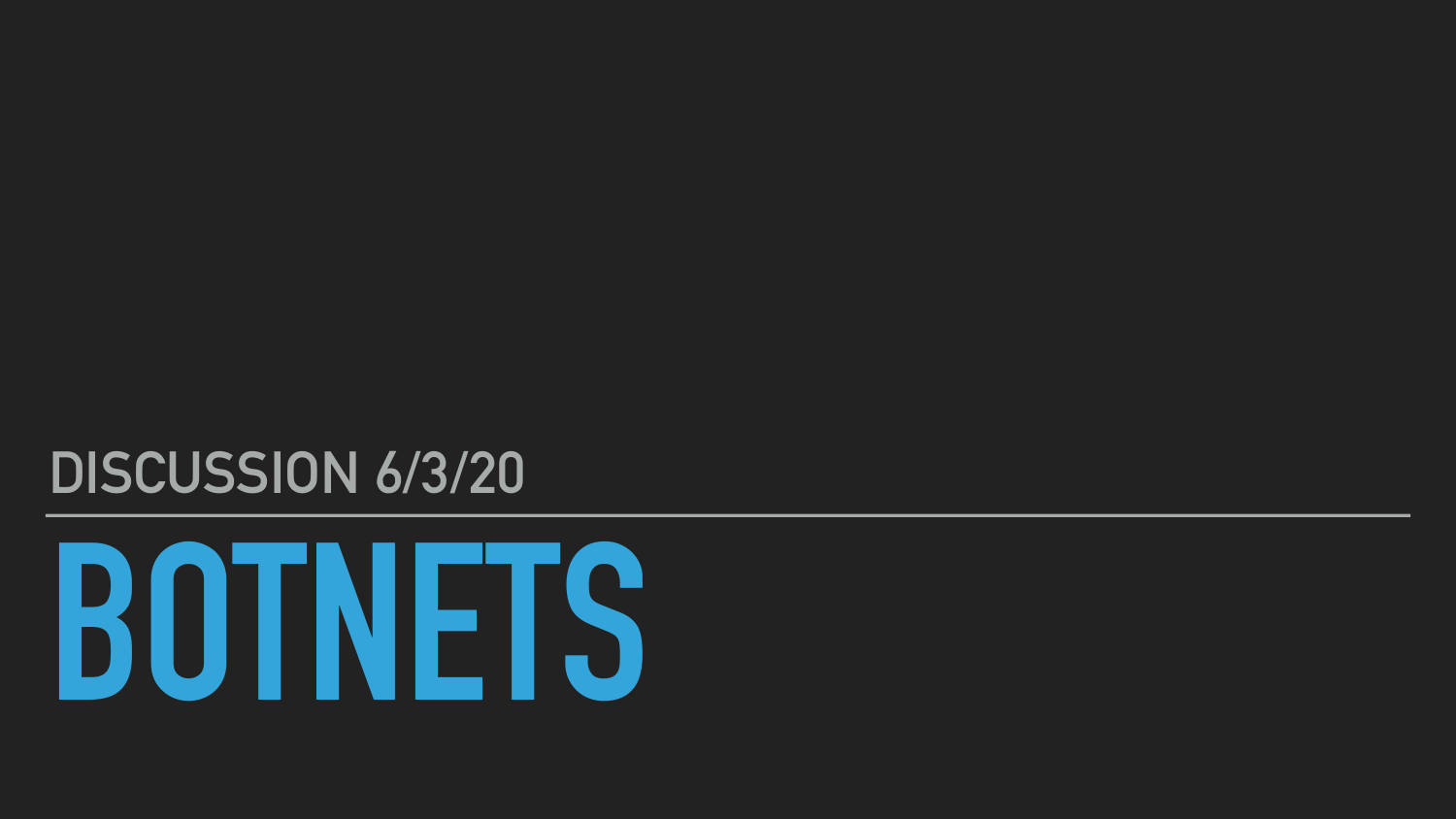## **ANNOUNCEMENTS**

▸ PA5 due June 4th @ 12:30 PM PDT

### ▸ Absolute late submission cut off June 11th @ 12:30 PM PDT (grades due)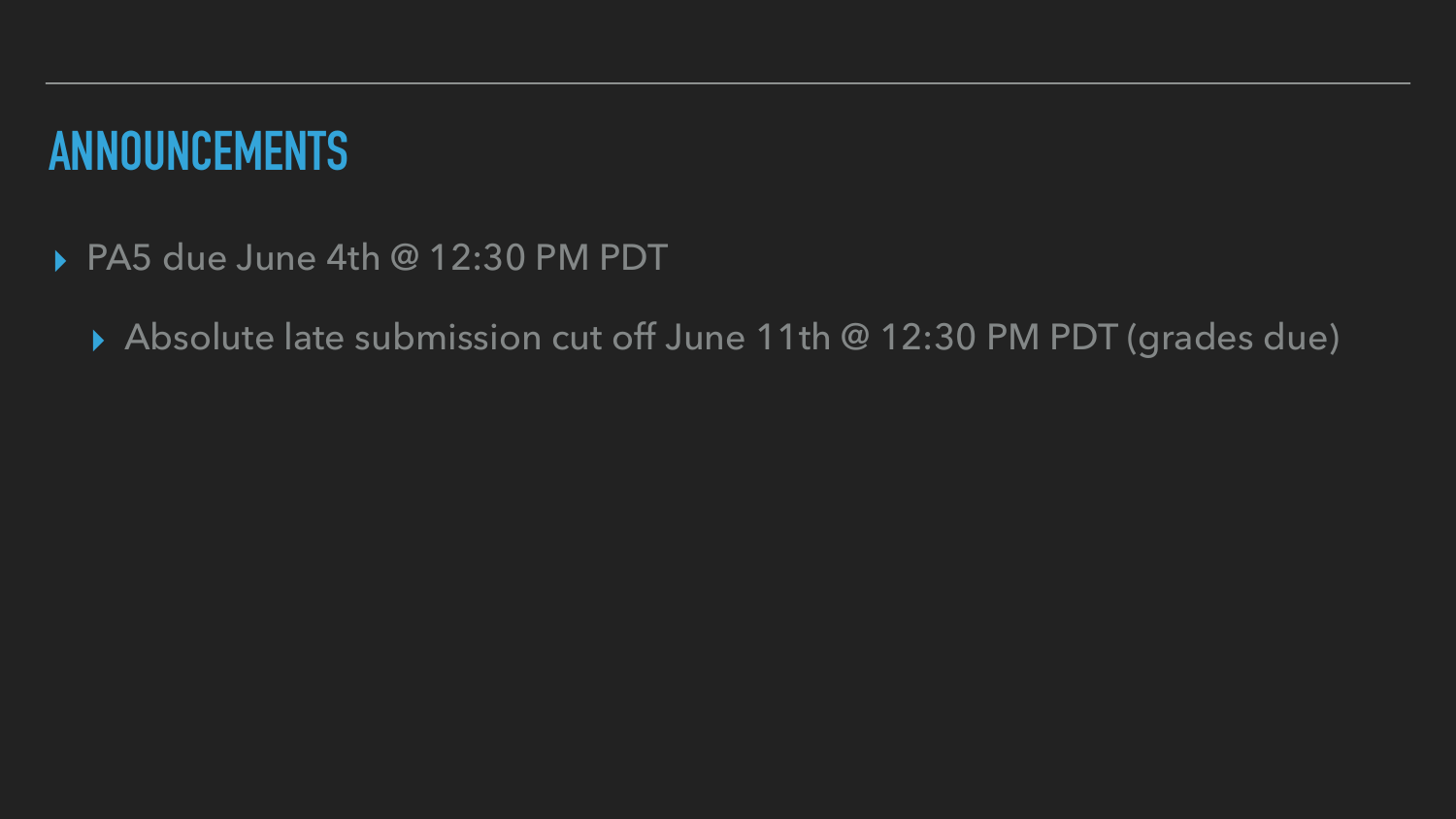## **AGENDA**

- ▸ Botnet Architectures
- ▸ Generic Countermeasures
- ▸ Applications
- ▸ Open Office Hours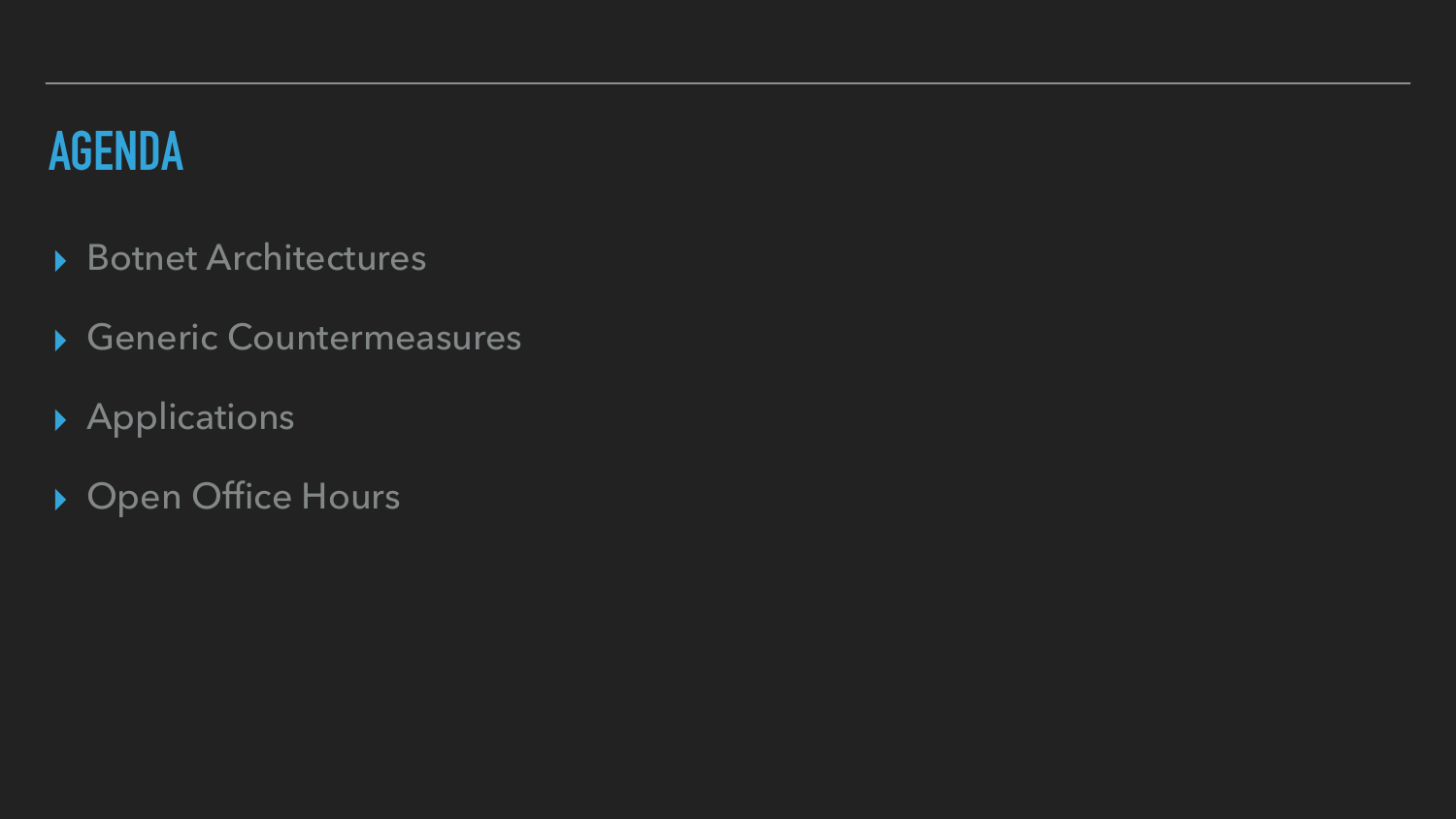# **FUNDAMENTAL COMPONENTS**

Botnet

A network of compromised systems with a common command and control system ( $C_2$ )

**Controller** 

Agent that manages compromised systems via command and control system

The command and control system ties the network together and provides and interface for the controller

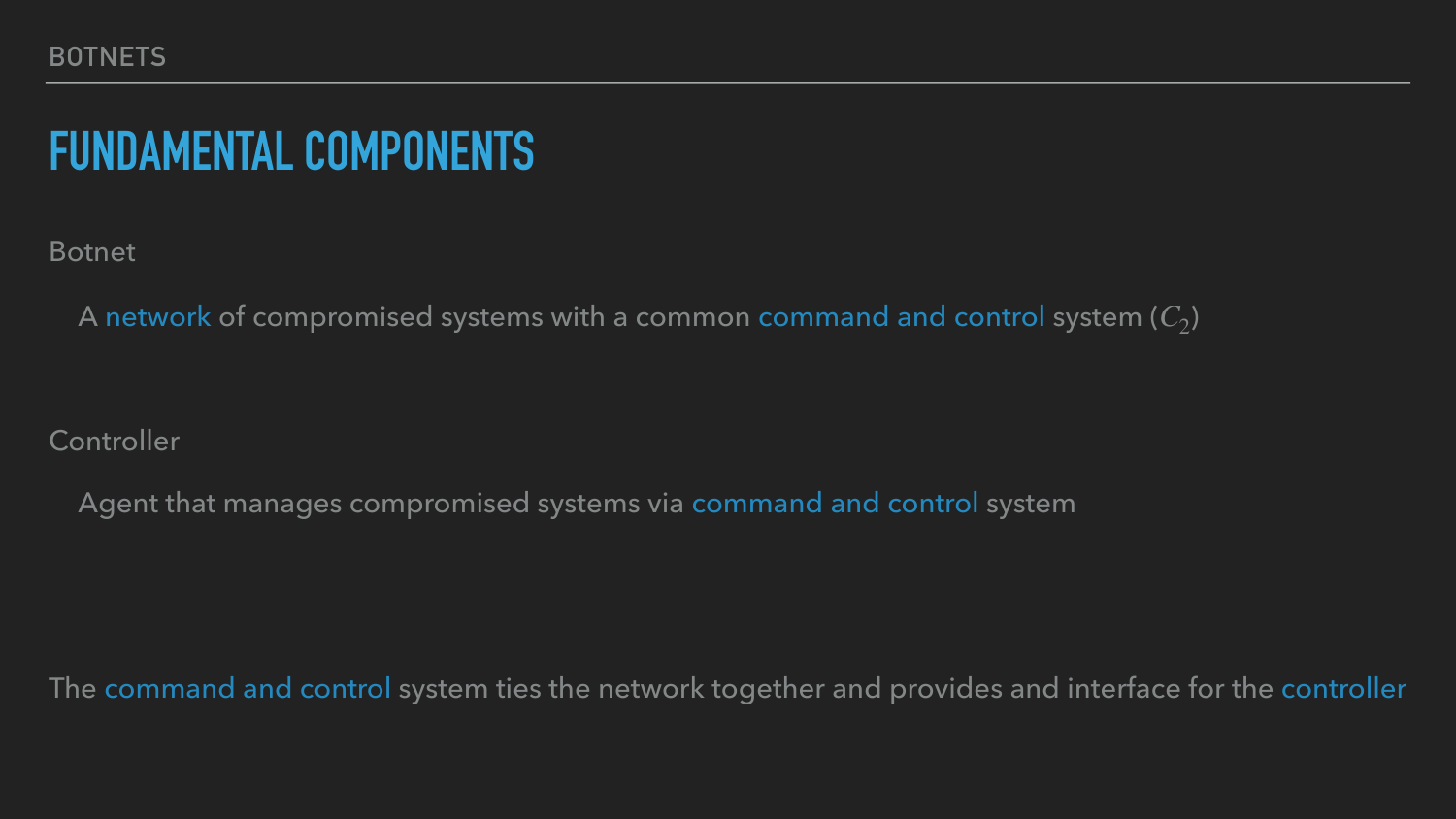# **COMMAND AND CONTROL STRUCTURES: NETWORK ARCHITECTURE**

### Centralized

- ‣ One or several hosts act as control hubs directing activity of botnet
- ‣ Provides single point of failure
- $\blacktriangleright$  Round Robin of several hosts as  $C_2$  helps, but still compromised if the set of hosts is

Peer-to-peer (Decentralized)

‣ All bots are fungible (any bot can take on any role)



![](_page_4_Figure_12.jpeg)

![](_page_4_Picture_13.jpeg)

![](_page_4_Picture_15.jpeg)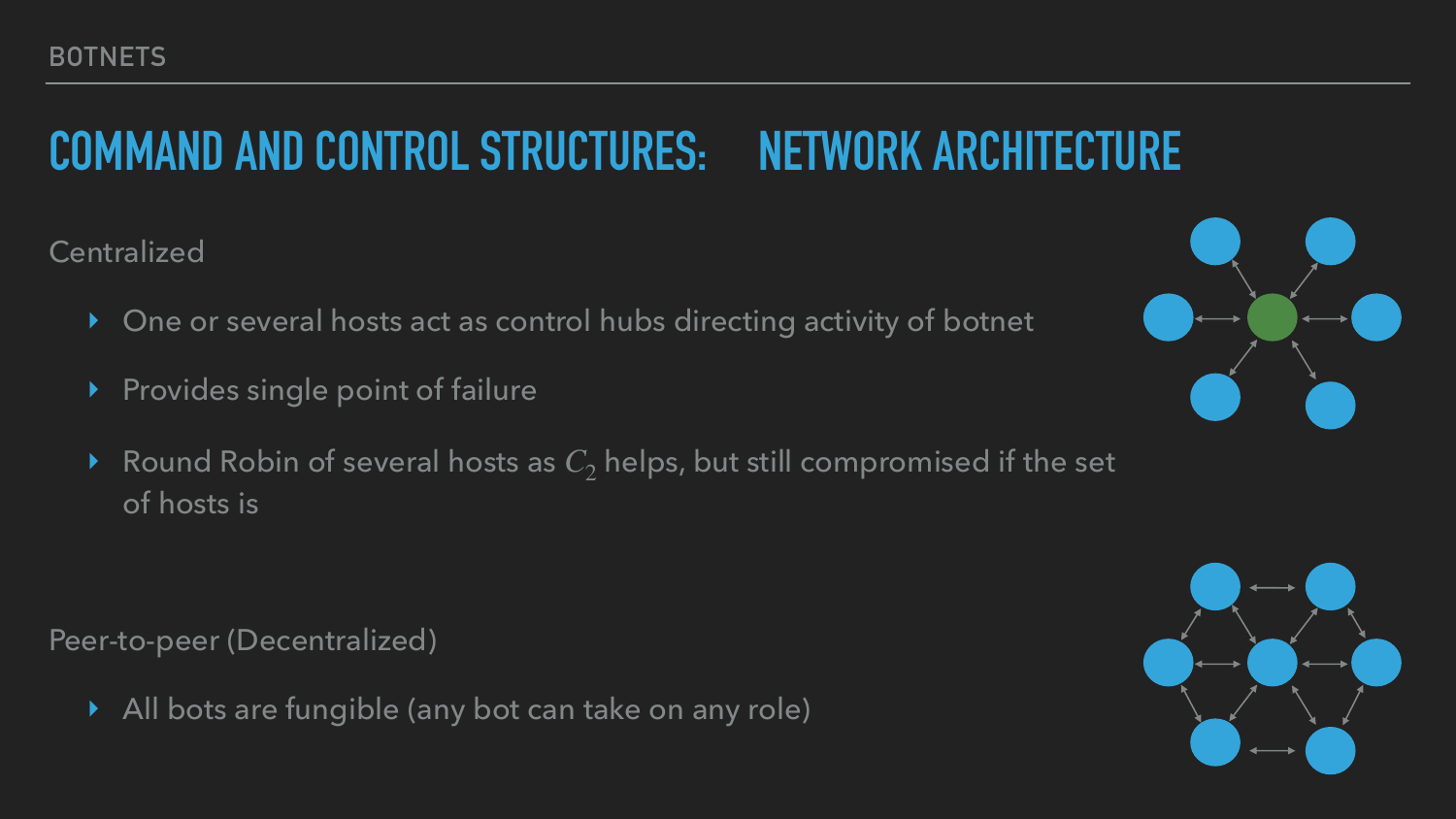# **COMMAND AND CONTROL STRUCTURES: COMMAND ISSUANCE**

Push

‣ Controller issues commands to bots Pull

‣ Idle bots request work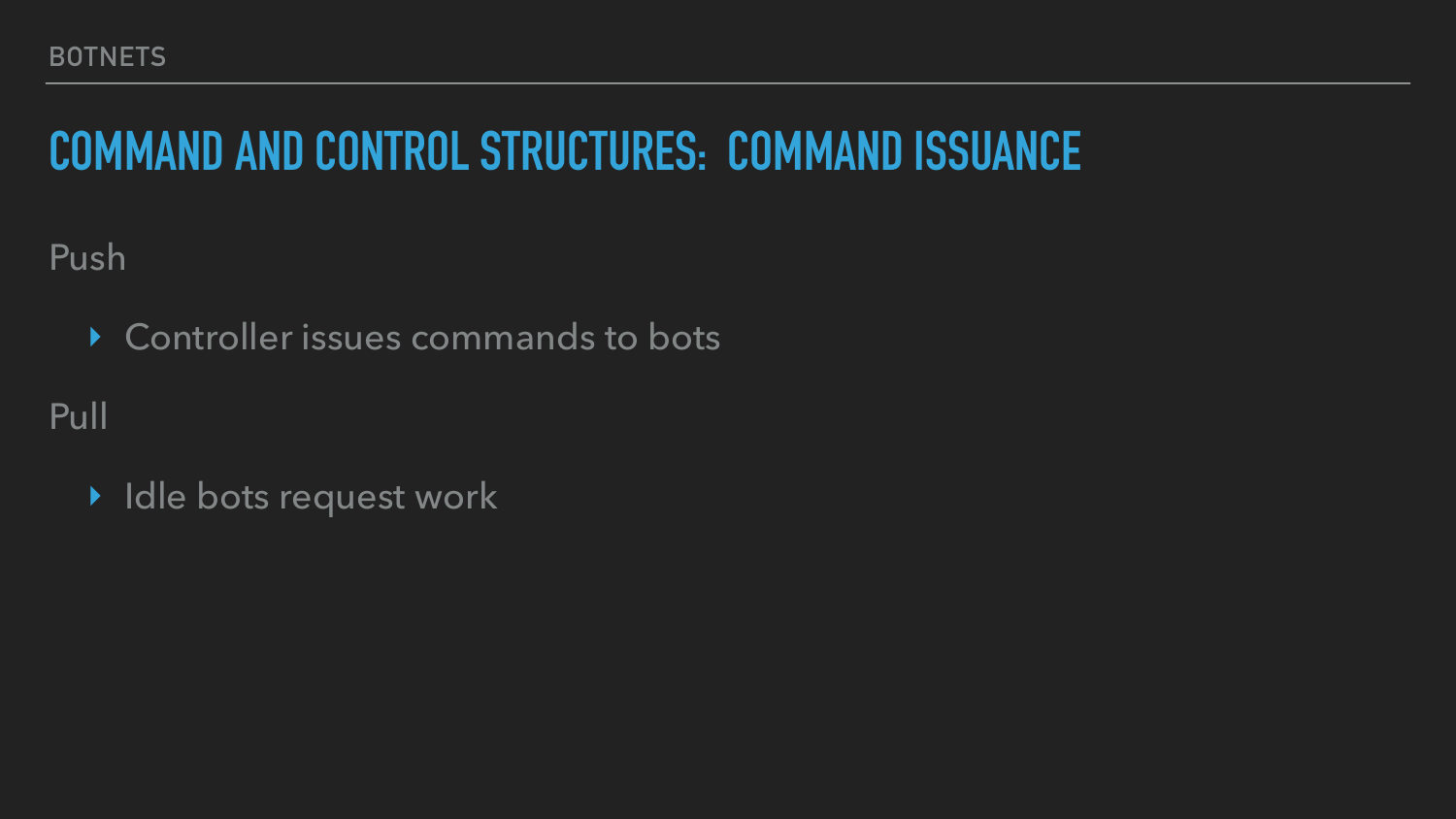# **RESILIENCY/RECOVERY**

Auto-update bots

▸ Add counter-counter measures, alter architecture or behavior, etc.

### Command and Control

Round Robin - (think ordered list of hosts to treat as command center)

Domain Generation Algorithm - pre-arranged hash function for determining new command domain

Digital Signatures - commands and updates come with signatures (lost command and control host cannot issue 'cleanse' command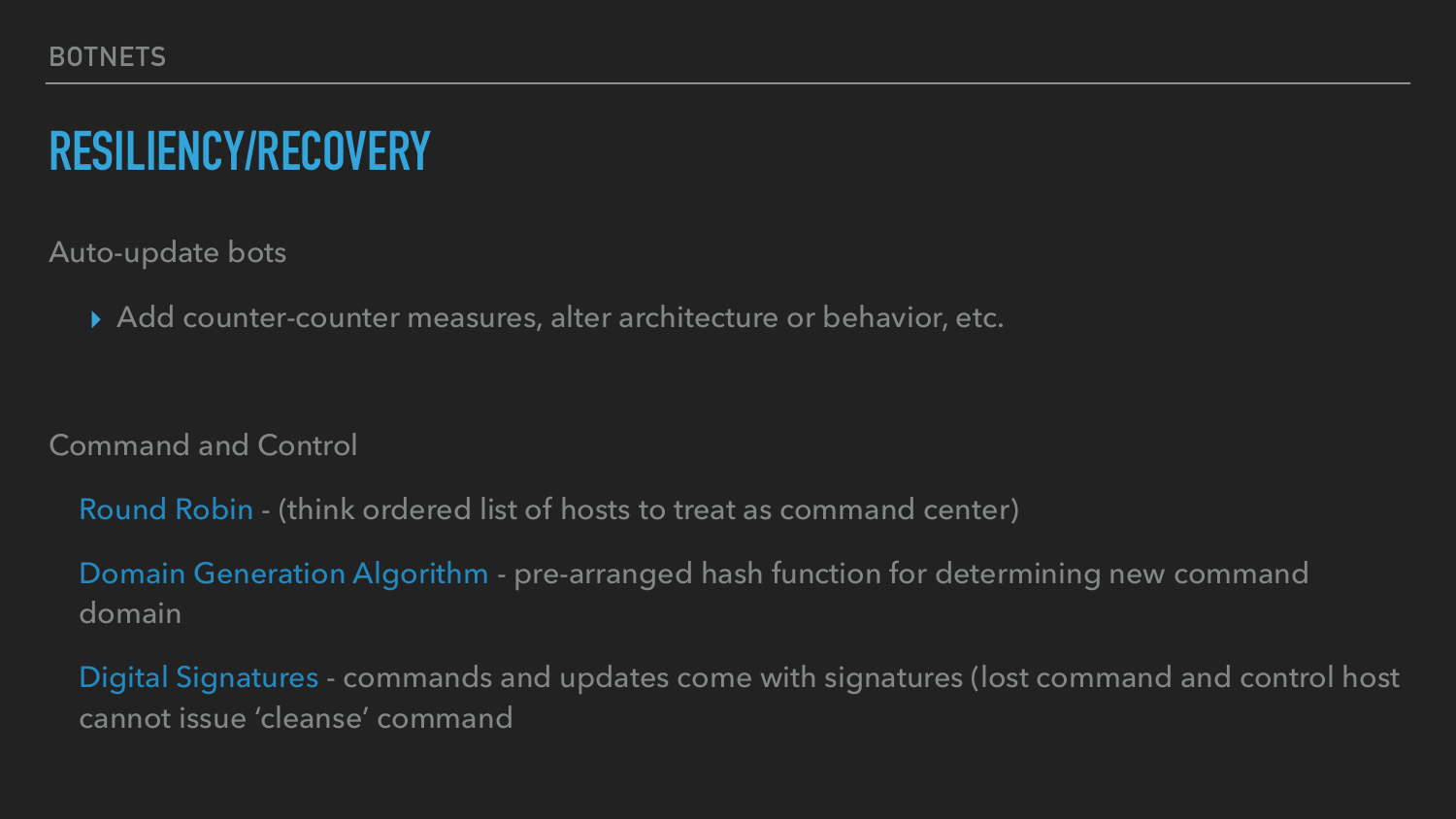## **DETECTION**

### Sniff Traffic

 $\blacktriangleright$  destinations - blacklisted  $C_2$ s or ML to detect anomalous behavior

(counter-measure: peer-to-peer architecture)

‣ content - keywords, command signatures, etc

(counter-measure: encryption)

 $\blacktriangleright$  Reroute  $C_2$  through monitor system to map botnet (difficult to pull-off and legally challenging)

Self Infection

‣ Purposefully infect controlled system to study bot induced behavior

(counter-measure: black-list bad bots)

Hijack  $\mathit{C}_2$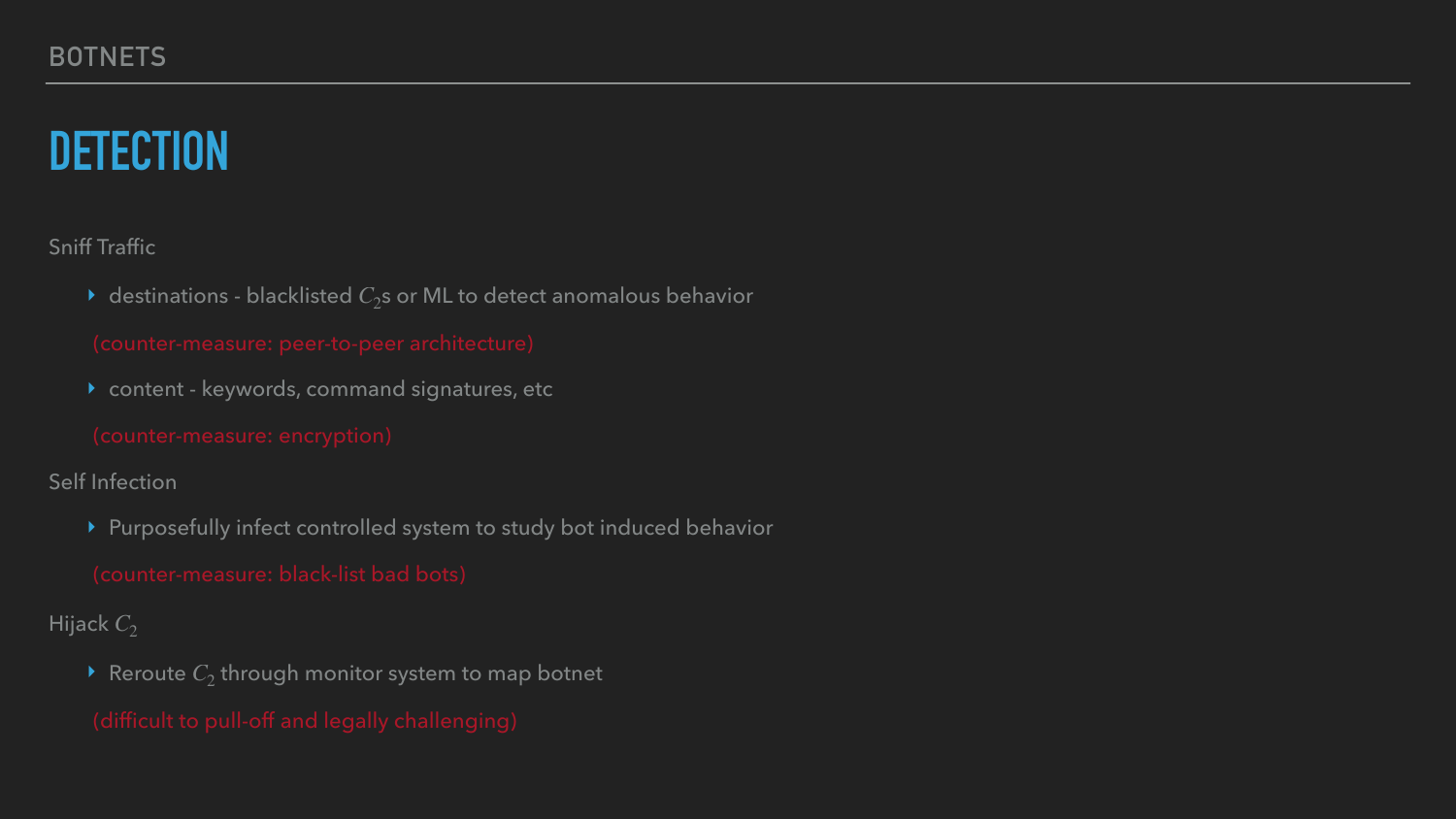# **ELIMINATING BOTNETS**

- ▸ Legal action against controller
- ▸ Dismantle botnet
	- $\blacktriangleright$  shutdown  $C_2$ , blacklists, cleaning incentives
	- $\blacktriangleright$  Issue cleanse command over  $C_2$ ?
		- ▸ Legally infeasible
		- ▸ Opt-in approach (Microsoft has customers opt-in up front)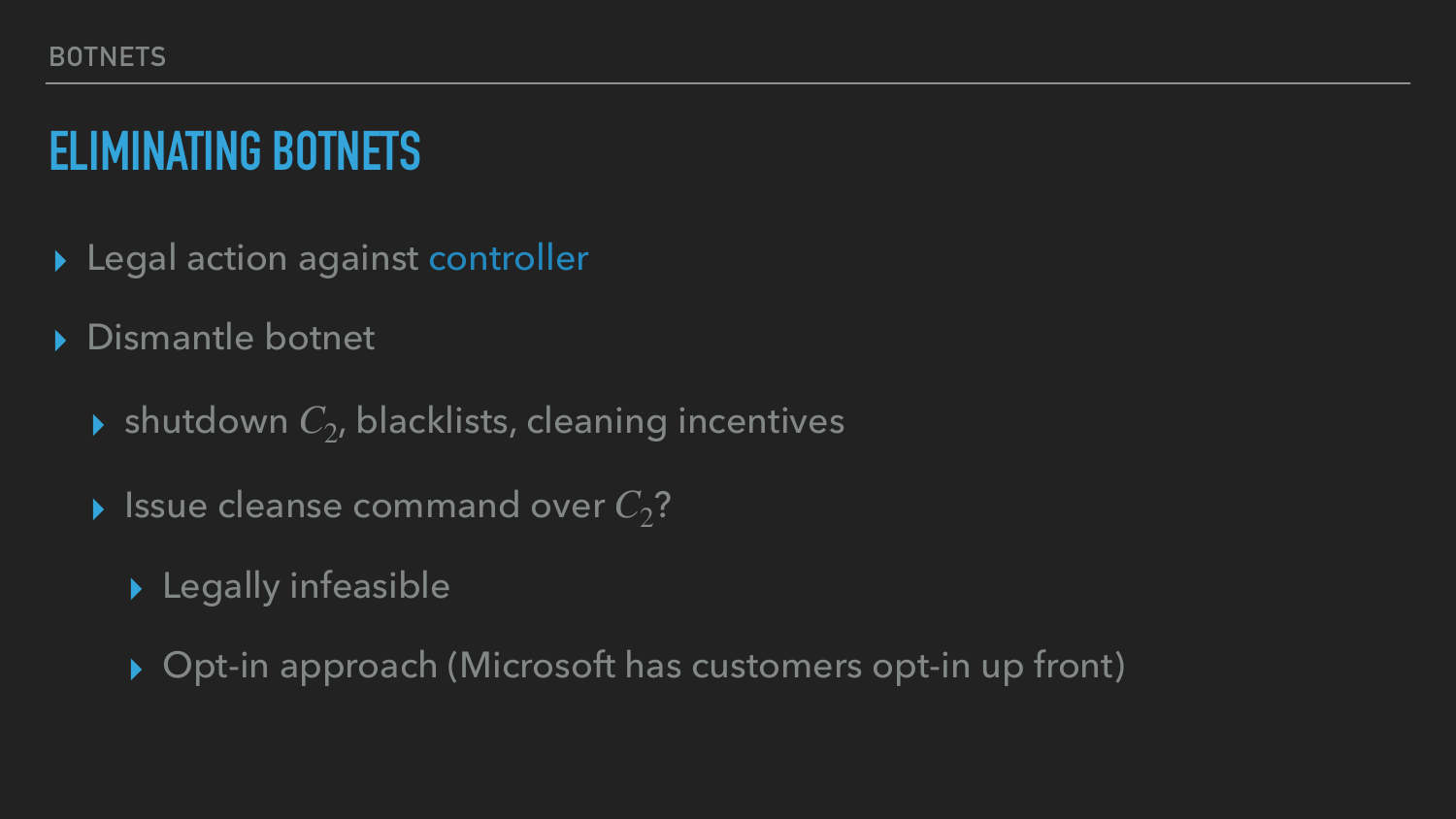# **NECESSITY IS THE MOTHER OF INVENTION**

- ▸ Blacklisting of known spam IP addresses as well as proxies
	- ▸ Spammers need method of sending spam via many IPs
	- ▸ Build botnets via malware

What works for one will work for many…

- ‣ Build and sell botnet (platform)
- ‣ Build and sell botnet with SPAM, piracy, phishing, DDos, (application)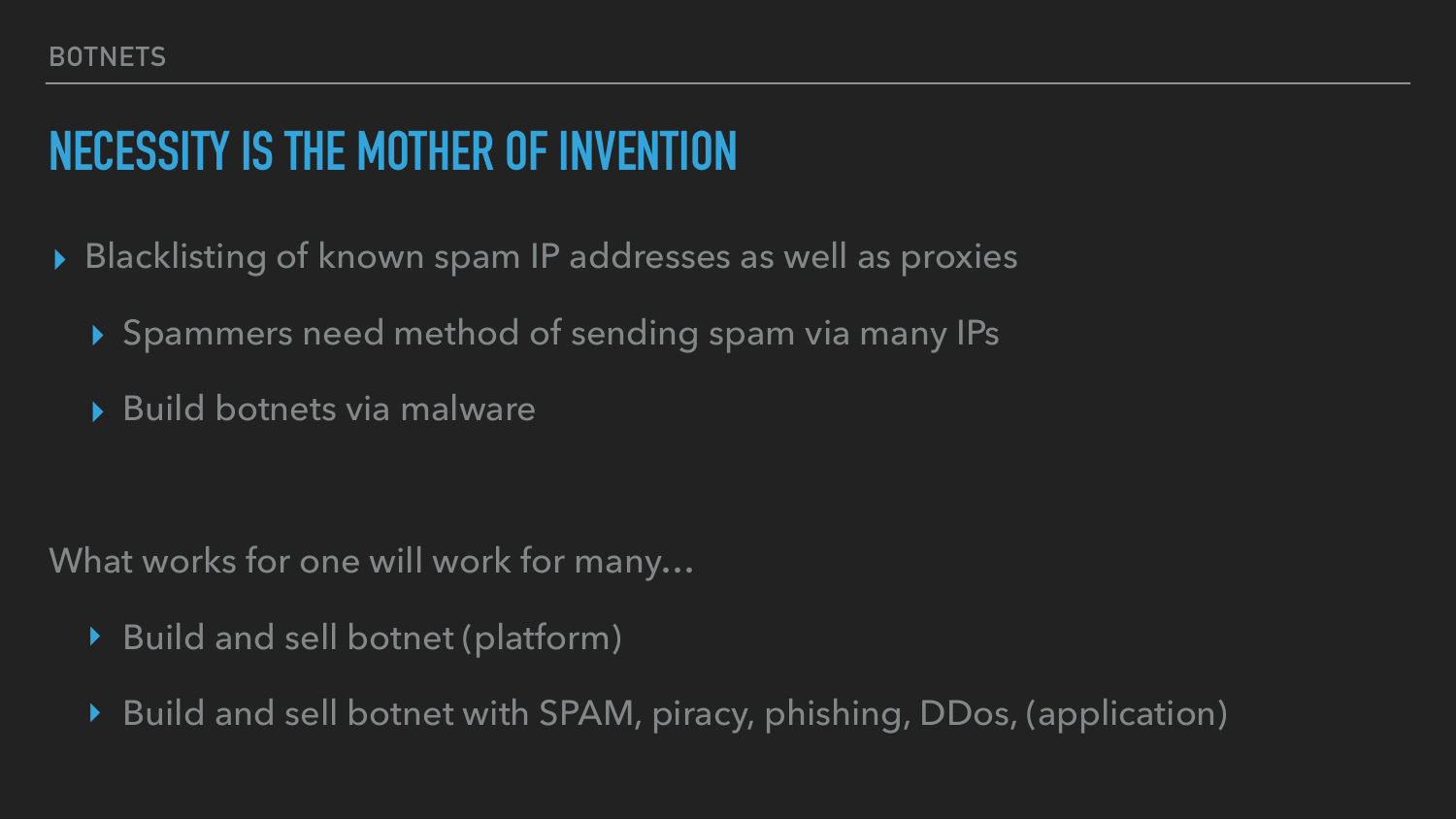## **CHECK PLEASE**

Botnet value determined by:

‣ Generic Resources: Hardware (cpu, storage, etc.)

‣ Unique Resources: account credentials, intellectual property, etc.

Most 'cash out' along a spectrum of advertising and theft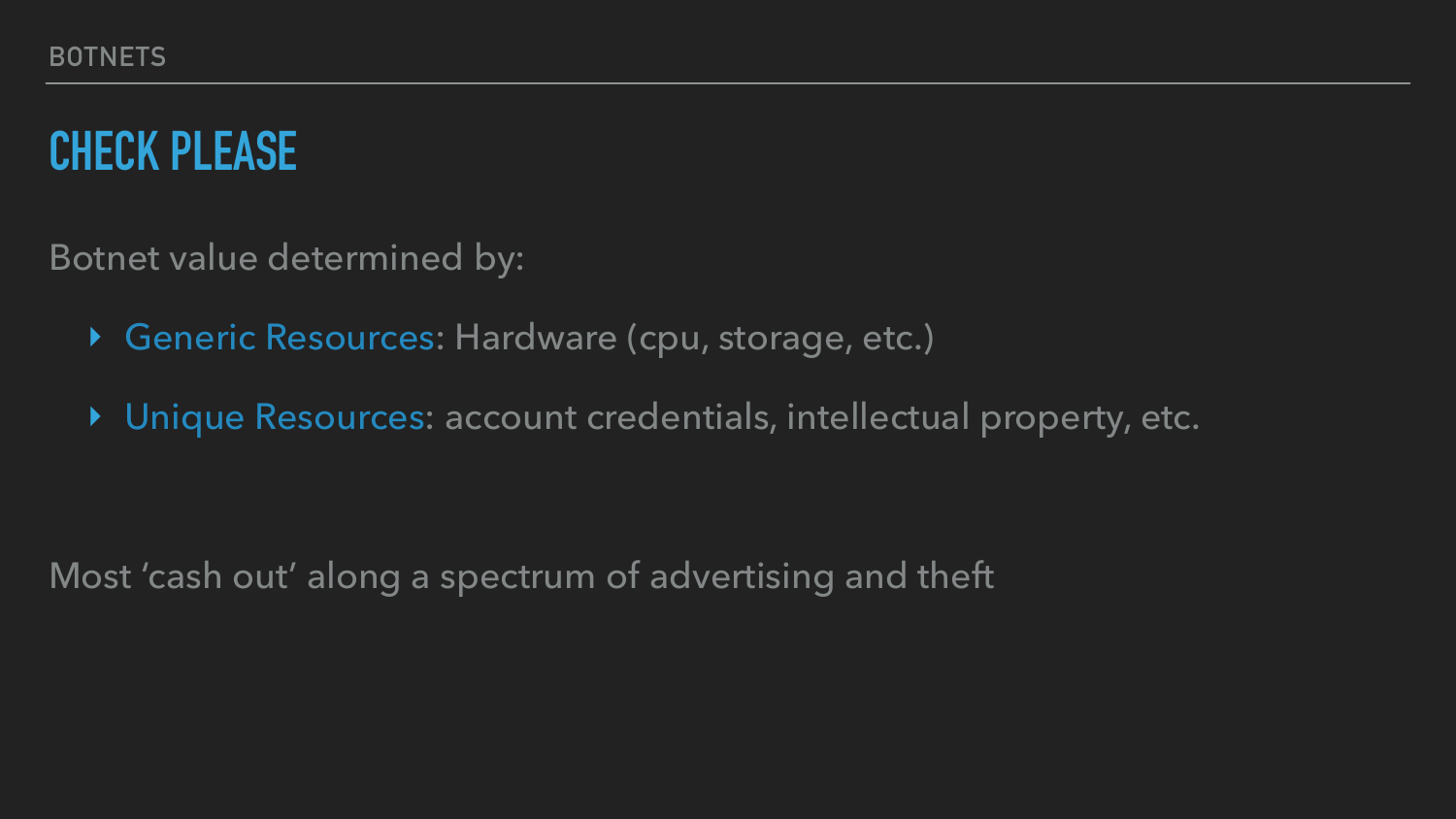# **ADVERTISING BASED MONETIZATION**

- ▸ Click Fraud
	- ▸ Pay to have botnet click competitor's ads
- ▸ Spam
	- Marketing
		- ▸ Selling real or counterfeit goods and services
		- ▸ Stock price manipulation

Attraction (direct recipients somewhere)

‣ Phishing, XSS, CSRF, drive-by malware

Malicious Attachments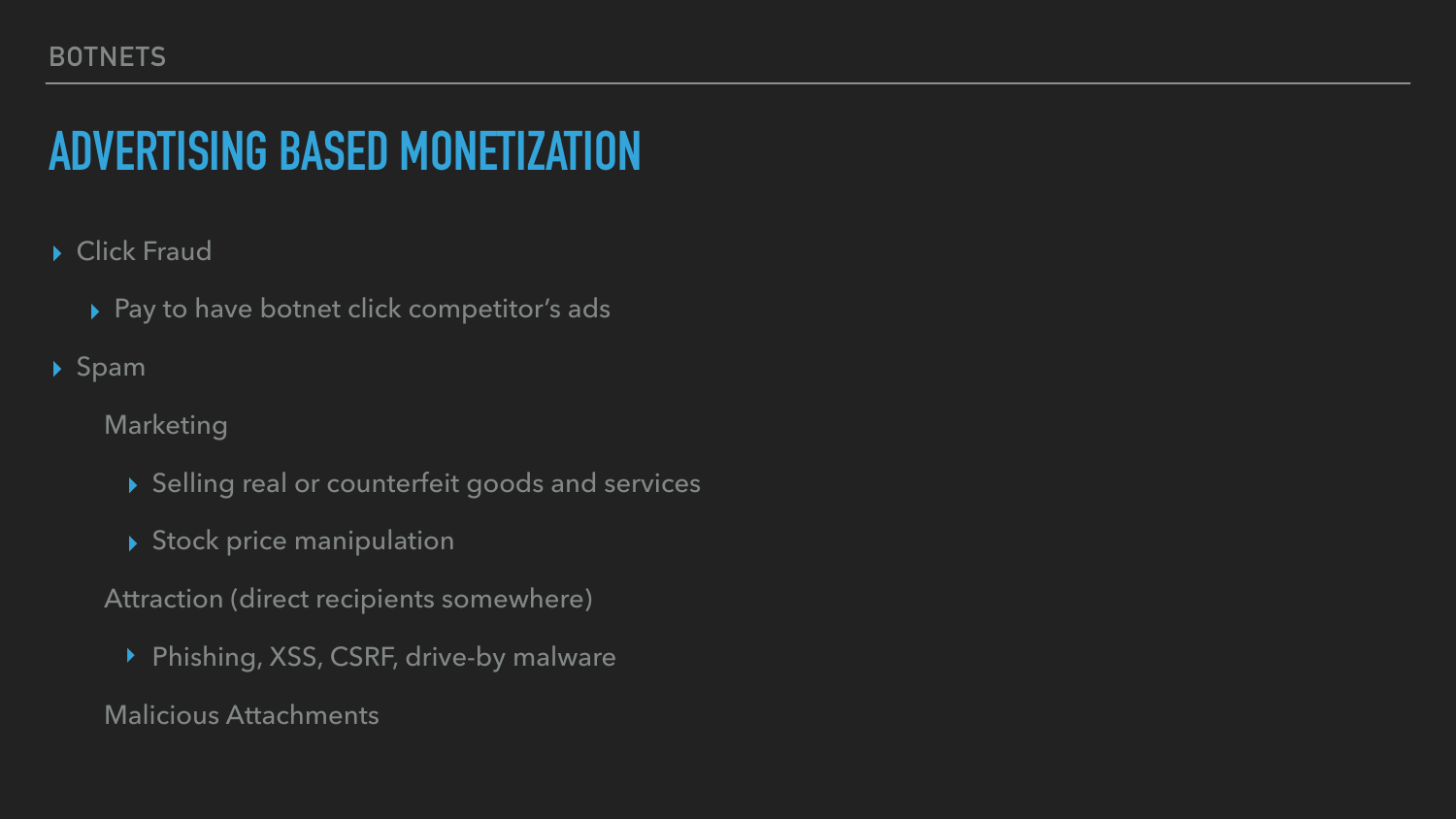## **COUNTERING SPAM**

SMTP characteristics enabling spam

- ‣ Mail is unencrypted and unauthenticated
- ‣ Mail can be sent from any host regardless of source domain (spoofing)

### Counter Measures

- ‣ blacklists- mark spam sources based on honeyclients, user reports, ML
- ‣ authentication
	- ‣ SPF: DNS lookup of domain/IPs authorized to mail under domain
	- ‣ DomainKeys: Digital signature in header, DNS lookup of public key for verification
- ‣ content filtering: keywords, heuristics such as ALL CAPS or spoofed header
- ‣ ML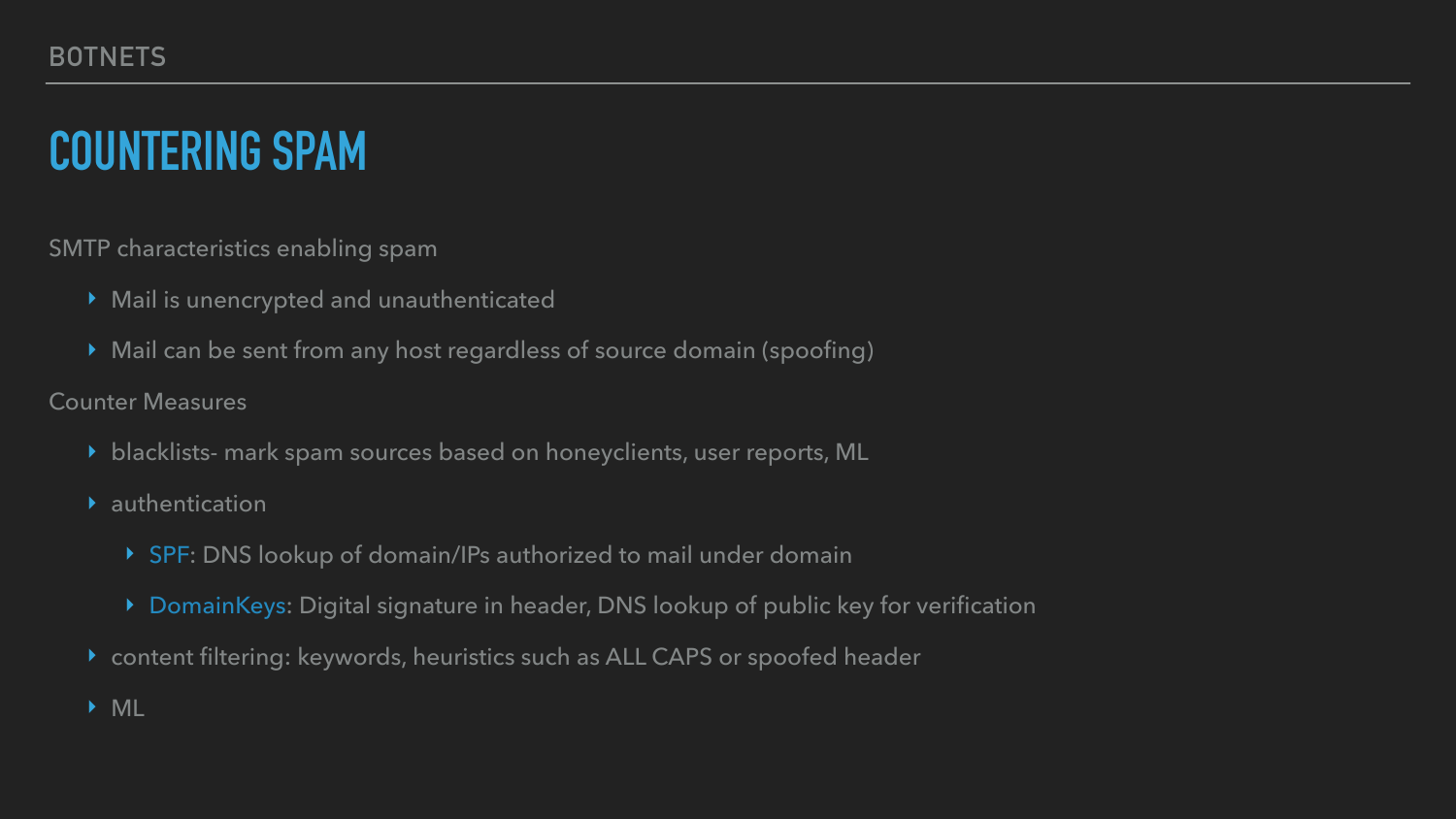# **THEFT END OF THE SPECTRUM**

Infostealers

- Method: Gather user credentials and return to controller via  $C_2$  or 'dead drop'
- Counter: 2-factor authentication
- ▸ Can be side-stepped by allowing user to perform authentication Monetization:
	- ‣ Direct:
		- "white plastic"- victim's data burned onto card
		- wire transfer- typically to account where "money mule" withdraws (division of risk)
	- ‣ Indirect:
		- Purchase goods and resell